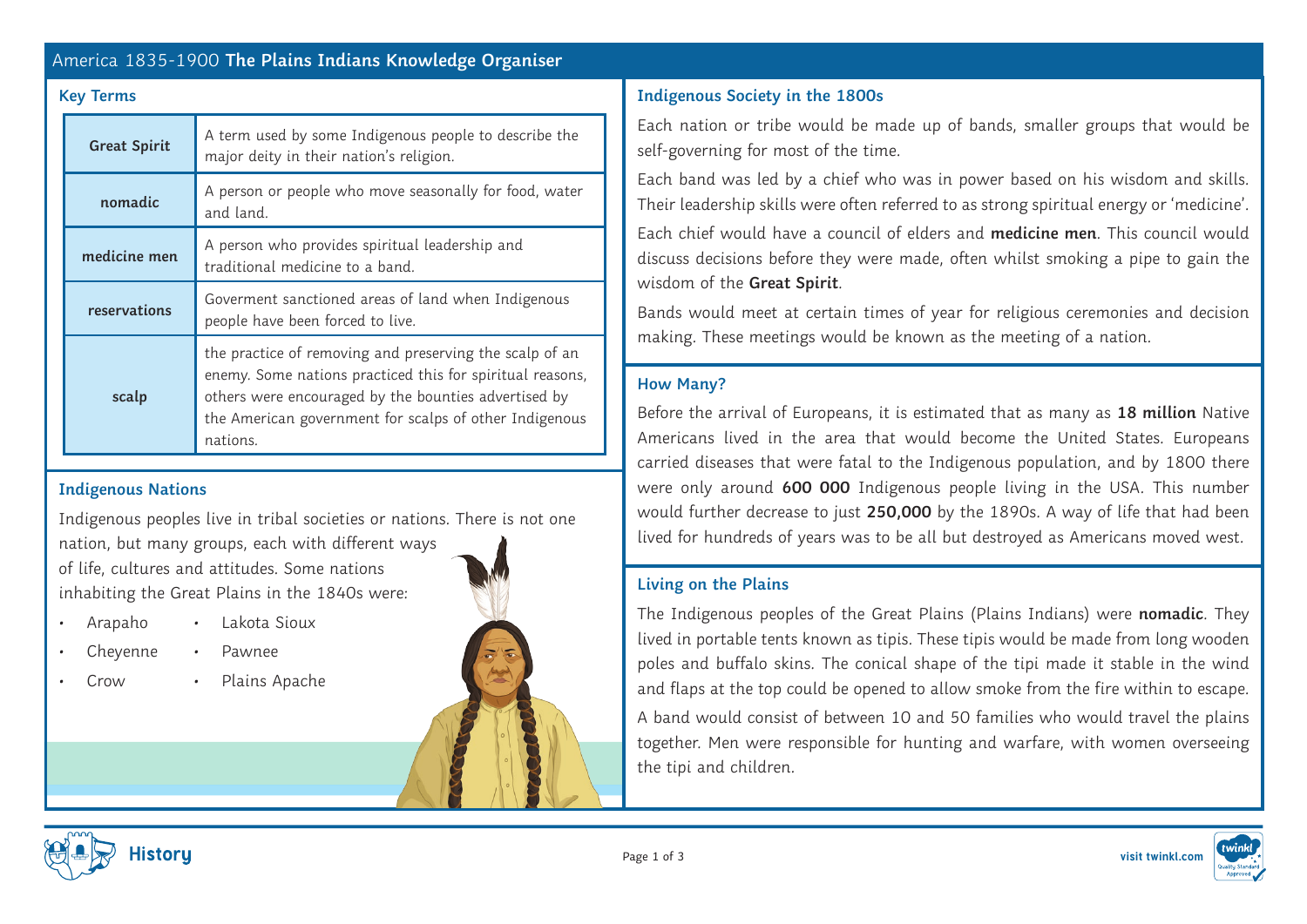



Page 2 of 3 **visit twinkl.com**